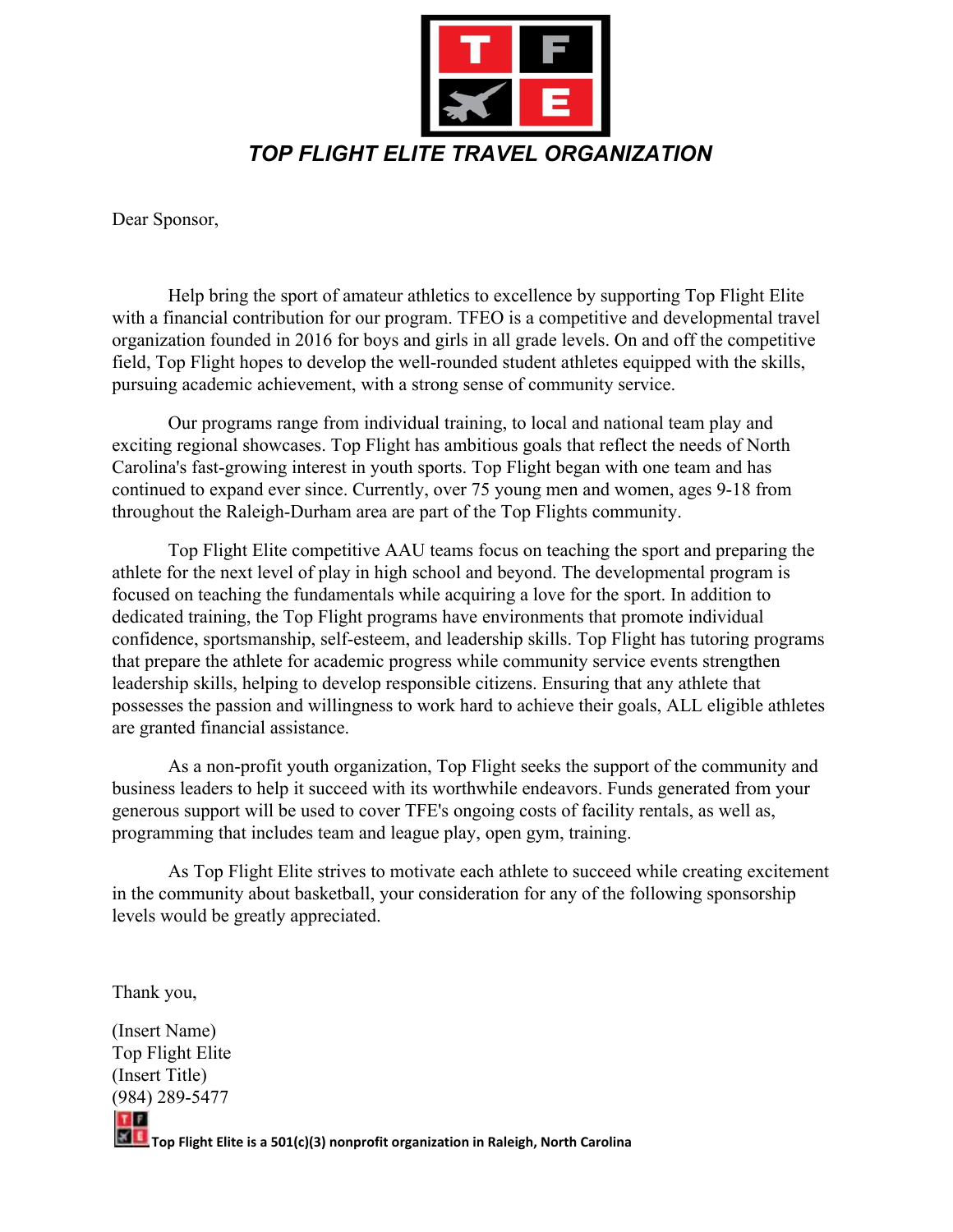

# *TOP FLIGHT ELITE TRAVEL ORGANIZATION*

### **Sponsorship Levels**

- **B-2 Spirit:** \$50 and \$100
- **F-22 Raptor:** \$200 and \$300
- **F-35 Lightning II:** \$500
- **A-10 Thunderbolt II:** \$1,000
- **B-52 Stratofortress:** \$5,000 and Above

#### **B-2 Spirit \$50 and \$100**

- Name/logo on our website
- Recognition at end of year celebration
- A letter of Appreciation

#### **F-22 Raptor \$200 and \$300**

- Your name/logo on our website with link to your website
- Your name listed on our t-shirts provided at events
- Email Notification to all club members announcing your donations
- Recognition at end of year celebration
- A letter of Appreciation

### **F-35 Lightning II \$500**

- Your name/logo on our website with link to your website
- Your name listed on our t-shirts provided at events
- Email Notification to all club members announcing your donations
- Recognition at end of year celebration
- A team recognition plaque
- A letter of Appreciation

## **A-10 Thunderbolt II \$1,000**

- Your name/logo on our website with link to your website
- Your name listed on our t-shirts provided at events
- Your name listed on our team travel banners displayed at each tournament/event ●

Email Notification to all club members announcing your donations

- Recognition at end of year celebration
- A team recognition plaque
- A letter of Appreciation

### **B-52 Stratofortress \$5,000 and Above**

- Your name/logo displayed on the front page of our website with link to your website Your name/logo displayed on our t-shirts provided at events
- Your name/logo predominantly displayed on our team travel banners displayed at each tournament/event
- Email Notification to all club members announcing your donations
- Recognition at end of year celebration
- A team recognition plaque
- A letter of Appreciation



**Top Flight Elite is a 501(c)(3) nonprofit organization in Raleigh, North Carolina**